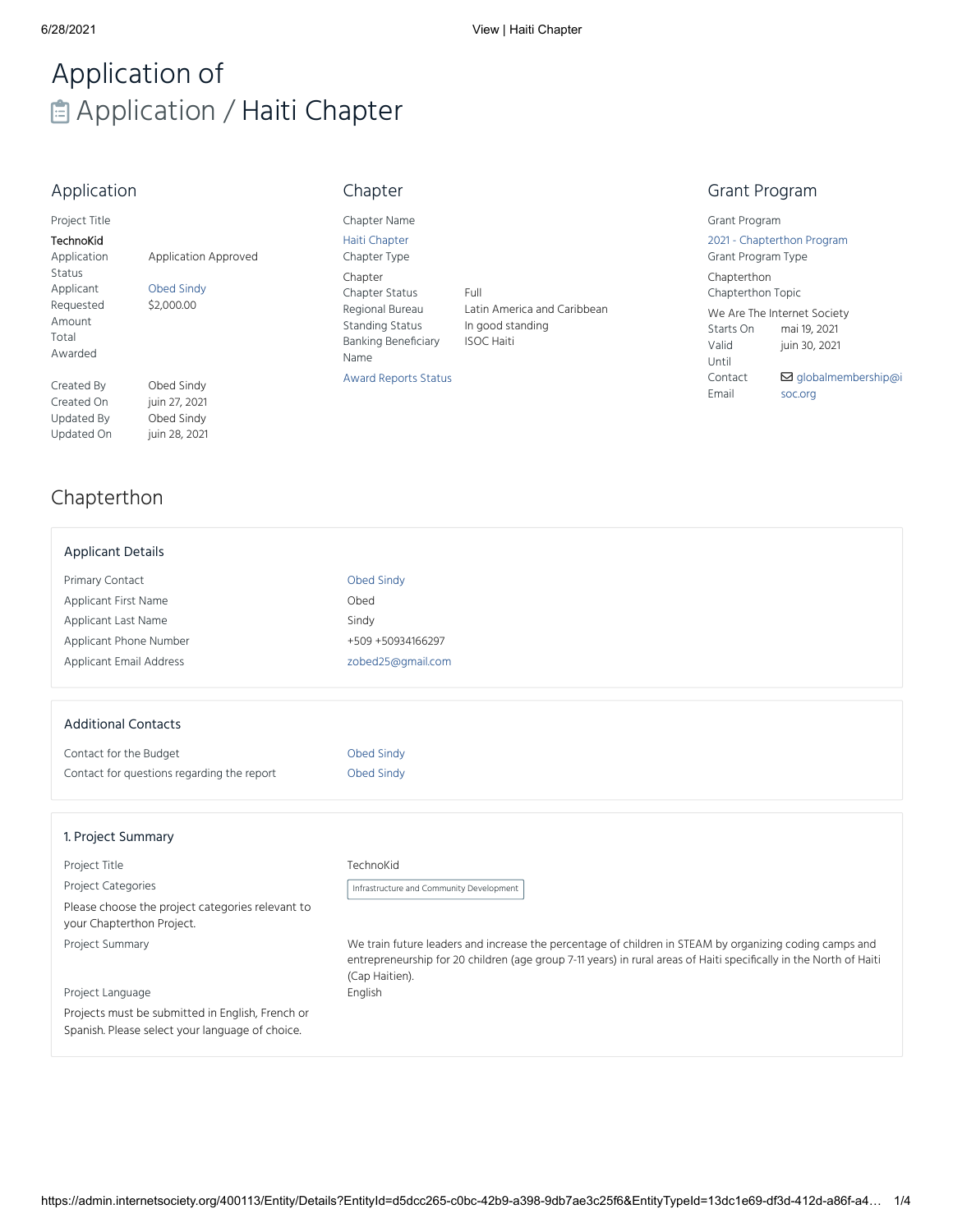| 2. Project Location                                                                                    |                                                                                                                                                                                                                                                                                                                                                                                                                   |
|--------------------------------------------------------------------------------------------------------|-------------------------------------------------------------------------------------------------------------------------------------------------------------------------------------------------------------------------------------------------------------------------------------------------------------------------------------------------------------------------------------------------------------------|
| Regional Bureau                                                                                        | Latin America and Caribbean                                                                                                                                                                                                                                                                                                                                                                                       |
| Project Location                                                                                       | Cap Haitien, North<br>Haiti                                                                                                                                                                                                                                                                                                                                                                                       |
| <b>Project Location Comment</b>                                                                        | Cap Haitien is located in the North of Haiti and opportunities are rare for adolescents especially in rural areas<br>compared to the capital, which affects their creativity to use the internet to innovate so with this 30 training<br>hours these adolescents will be provided of the basis required for an interest in STEAM in order to be among<br>those who will contribute to the technology of tomorrow. |
|                                                                                                        |                                                                                                                                                                                                                                                                                                                                                                                                                   |
| 3. Project Team                                                                                        |                                                                                                                                                                                                                                                                                                                                                                                                                   |
| Indicate the name and role of at least 3 Chapter/SIG<br>volunteers with concrete roles in the project. | Debora Emmanuela Toussaint : Project initiator & Project manager<br>Jhana Gustave: Curriculum Lead                                                                                                                                                                                                                                                                                                                |

Stephanie Joseph: Technical Expert

6

Estimated number of people working on the project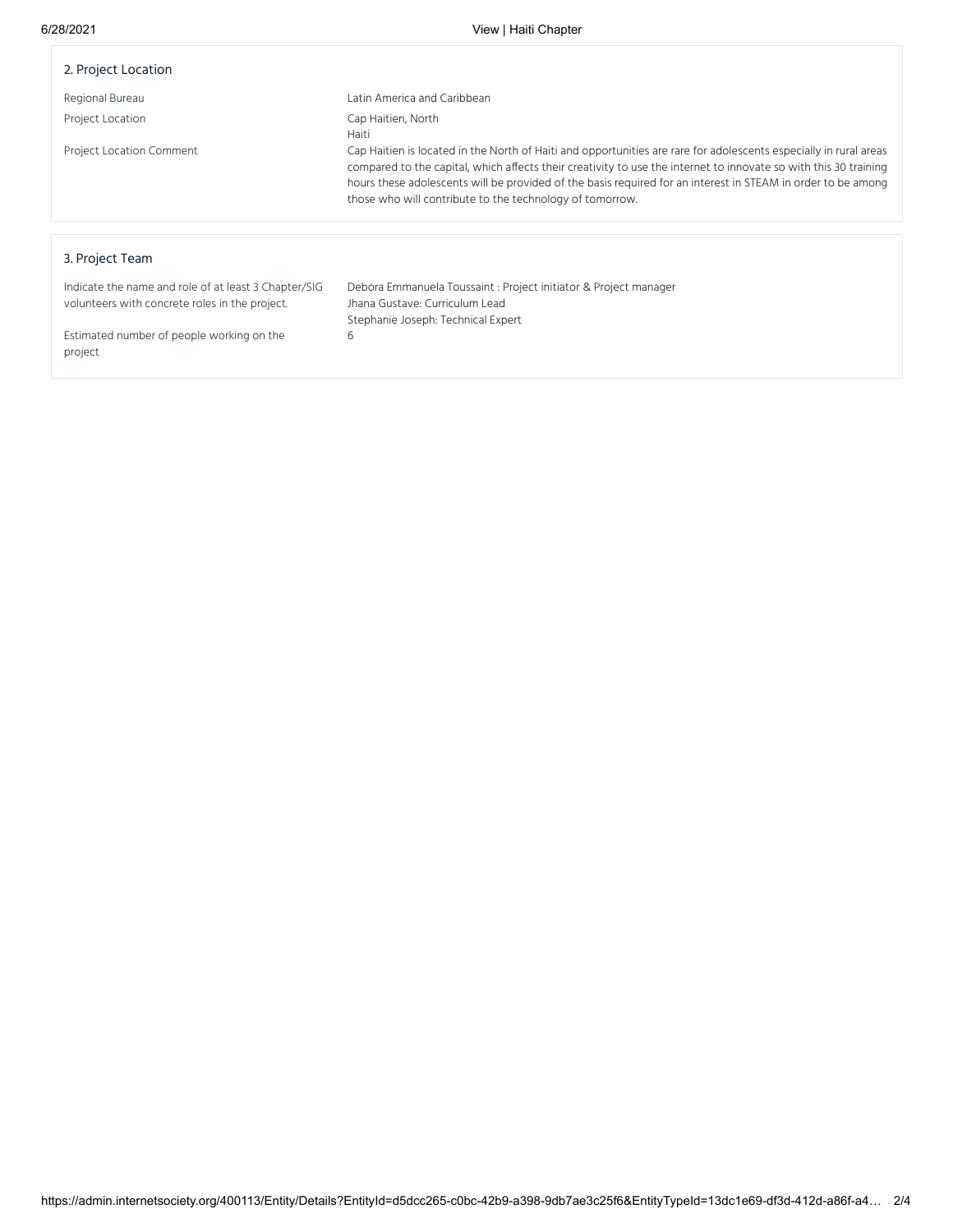| 4. Project Details                                                                          |                                                                                                                                                                                                                                                                                                                                                                                                                                                                                                                                                                                                                                                                                                                                                                                                                                                                                                        |
|---------------------------------------------------------------------------------------------|--------------------------------------------------------------------------------------------------------------------------------------------------------------------------------------------------------------------------------------------------------------------------------------------------------------------------------------------------------------------------------------------------------------------------------------------------------------------------------------------------------------------------------------------------------------------------------------------------------------------------------------------------------------------------------------------------------------------------------------------------------------------------------------------------------------------------------------------------------------------------------------------------------|
| Project Goals and Objectives                                                                | Project goals and objectives<br>• Use of images, sounds, animations, to bring abstract concepts to life o Ensure<br>modern training for children<br>• Introduce children to the programming and design of video games<br>• Enable children to catch up in ICT in relation to others<br>Caribbean children.<br>• have a better performance In children in the educational environment<br>• Encourage children to choose STEAM as a future career, send them a                                                                                                                                                                                                                                                                                                                                                                                                                                           |
| Project Timeline                                                                            | world without social barriers or opportunities are available.<br>Project Timeline<br>Activities<br>Develop the curiculum : 2 days<br>Purchase of electronic equipment and other : 15 days                                                                                                                                                                                                                                                                                                                                                                                                                                                                                                                                                                                                                                                                                                              |
| Project Impact                                                                              | Training: 30 hours<br>Technokid consists of providing children with advanced computer training (programming) with the aim of to<br>really introduce them to STEAM and better equip them to integrate the current system. Indeed, our era is<br>marked by the internet, plays a key role of ICT in evolution, development and creation. New technologies are<br>integrated into almost all spheres of modern life thus creating a big gap between those who use it and<br>those who didn't. The case of our country compared to that other countries in the region is a convincing<br>example. By allowing children to discover the computer world, we help increase the speed and quality of<br>children's learning, develop their cognitive factor, promote the number of young people who will contribute<br>tomorrow to create or who may well manipulate equipment or materials to serve humanity. |
| Who are your primary beneficiaries<br>(directly/indirectly) and what are the main benefits? | children between 7-11 years old.<br>Benefits:<br>· discover an exciting world where technology, innovation, discovery and creativity<br>intertwine.<br>• have fun thanks to the fun and exciting workshops that we have imagined.<br>• develop and strengthen their self-confidence. learn to fend for themselves and thus achieve<br>personal projects and dreams in order to develop important skills to make a place for yourself<br>in the world of tomorrow.                                                                                                                                                                                                                                                                                                                                                                                                                                      |
| Is your project replicable?                                                                 | Yes                                                                                                                                                                                                                                                                                                                                                                                                                                                                                                                                                                                                                                                                                                                                                                                                                                                                                                    |
| If so, please describe how and where this project<br>has been or could be replicated.       | Any institution can replicate this project for its community that has teenagers interested in STEAM.                                                                                                                                                                                                                                                                                                                                                                                                                                                                                                                                                                                                                                                                                                                                                                                                   |
| Is your project sustainable?                                                                | Yes                                                                                                                                                                                                                                                                                                                                                                                                                                                                                                                                                                                                                                                                                                                                                                                                                                                                                                    |
| If so, please describe how this project is sustainable.<br>Project Risks                    | Information and Communication Technologies (ICT) are rapidly becoming the element indispensable in the<br>modern world. Some countries have understood the importance of these, they have builds all their<br>knowledge from these tools. By using STEAM we give children a means of having a regular educational<br>dialogue in the process of empowerment and social mobility.<br><b>Risk</b>                                                                                                                                                                                                                                                                                                                                                                                                                                                                                                        |
|                                                                                             | Lack of means for families<br>Plan<br>The training will be at low cost                                                                                                                                                                                                                                                                                                                                                                                                                                                                                                                                                                                                                                                                                                                                                                                                                                 |
|                                                                                             | <b>Risk</b><br>Change in health situation                                                                                                                                                                                                                                                                                                                                                                                                                                                                                                                                                                                                                                                                                                                                                                                                                                                              |
| Chapter Visibility                                                                          | Plan<br>Have 2 laboratories maximum, and reduce the number of<br>participants<br>ICTs represent the major challenge of the world today. Through the children who will participate, their<br>families will have a<br>knowledge about the importance of the internet and the tools that go with it.<br>And the promotion of the Haitian chapter of the Internet Society will be from family to family.                                                                                                                                                                                                                                                                                                                                                                                                                                                                                                   |